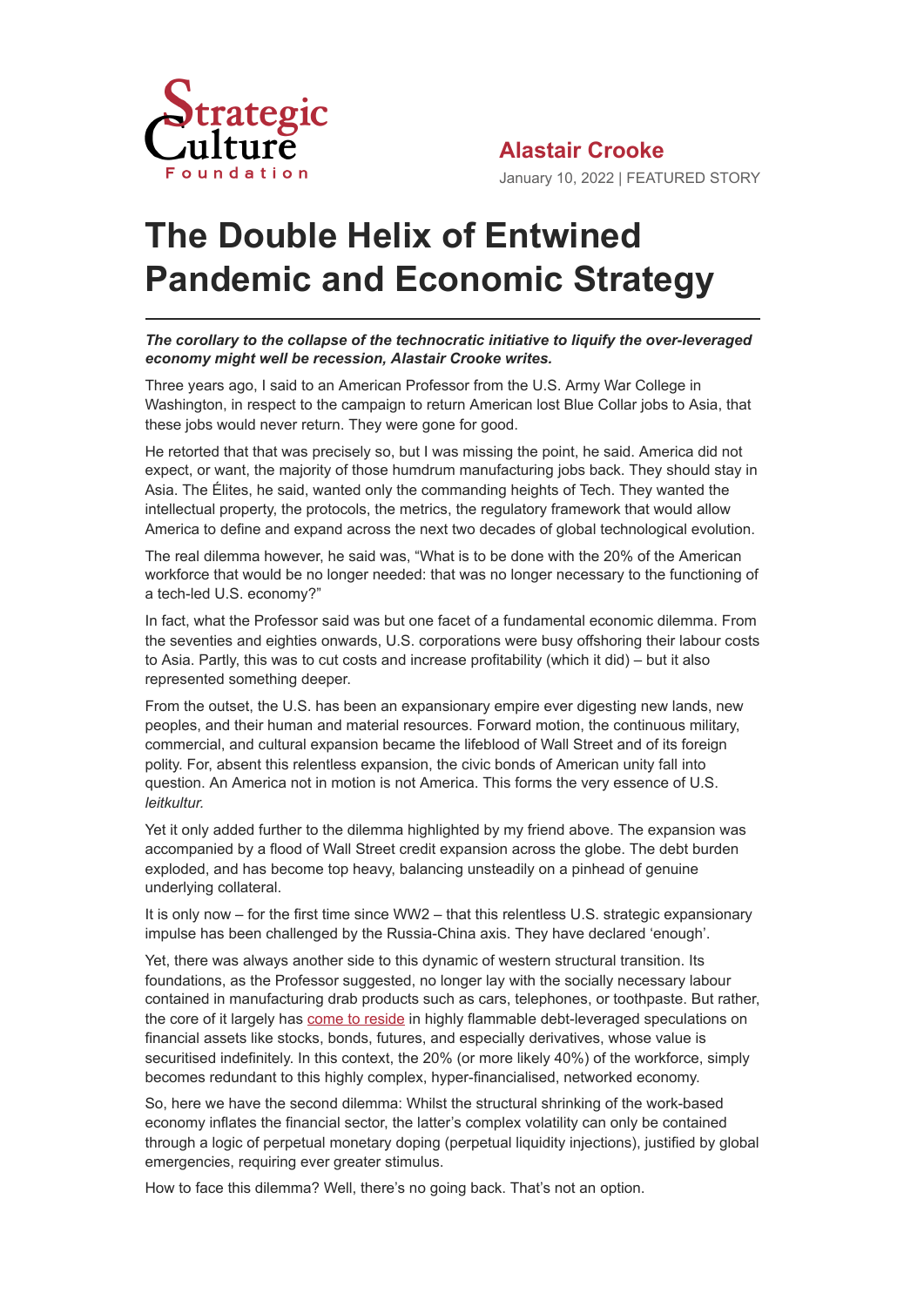In this context, the Pandemic regimen becomes symptom of a world so far removed from any real economic self-sufficiency – adequate to sustain its existing workforce – that the dilemma may only be resolved (in the view of the élites) through facilitating the continuing attenuation of the old economy, whilst financial assets must be replenished with regular additions of liquidity.

How to manage it? With the gradual abolishing of the traditional labour content to commodities (either from automation, or off-shoring), corporations have used the woke ideology to reinvent themselves. No longer do they produce just 'things' – they manufacture *social* output. They are stakeholders in society, 'manufacturing' socially desirable outcomes: diversity, social inclusivity, gender balance and climate responsible governance. Already, this transition has produced a cornucopia of new ESG liquidity flowing through calcified economic arteries.

And the Pandemic, of course, justifies the monetary stimulus, whilst the follow-on climate 'health' emergency is prepared in order to legitimise further debt expansion, for the future.

Financial analyst [Mauro Bottarelli](https://www.money.it/Denaro-costo-zero-Covid-perenne) summarised the logic of this as follows: "A state of semipermanent health emergency is preferable to a vertical market crash that would turn the memory of 2008 into a walk in the park."

Professor of Critical Theory and Italian at Cardiff University, Fabio Vighi, has noted too the "Incurability" of what he calls ["the Central Banker's Long-Covid" condition"](https://thephilosophicalsalon.com/the-central-bankers-long-covid-emergency-noise-and-conspiracys-best-kept-secret/) – that the injection of such a huge monetary stimulus as we have seen, was only possible by turning the engine of Main Street 'off', as such a cascade of liquidity (\$6 Trillion) could not be allowed to flow willy-nilly into the Main Street economy (in the view of the Central Bankers), as this would cause an inflationary tsunami à la Weimar Republic. Rather, its' main thrust has served to further inflate the virtual world of ever more complex financial instruments.

Inevitably however, coupled with supply-chain bottlenecks, the gush of liquidity has caused Main Street inflation to rise, and hence imposed further hurt on the ground. The aim of managing the manufacturing attenuation on the one hand (small business 'lockdown'), whilst liquidity flowed freely to the financialised sphere (to postpone a market crash) has failed. Inflation is accelerating, interest rates will rise, and this will bring adverse social and political consequences in its wake: i.e. anger, rather than compliance.

At the heart of the predicament for those who run the system is that, should they to lose control of liquidity creation – either as a result of interest rate rises, or from increasing political dissent – the ensuing recession would take-down the entire socio-economic fabric below.

And any *severe* recession would likely wreak havoc on the western political leadership, too.

They have opted therefore instead, to sacrifice the democratic framework, in order to roll out a monetary regime rooted in a cult of corporate-owned science & technology, media propaganda, and disaster narratives – as the means to progress towards a technocratic 'aristocratic' takeover over the heads of the people. (Yes, in certain 'circles', it is [thought](https://www.affaritaliani.it/politica/magaldi-draghi-operazione-massonica-mattarella-al-colle-grazie-a-mario-722223.html) of as a newly rising aristocracy of money).

## Professor Vighi [again:](https://thephilosophicalsalon.com/the-central-bankers-long-covid-emergency-noise-and-conspiracys-best-kept-secret/)

*"The consequences of emergency capitalism are emphatically biopolitical. They concern the administration of a human surplus that is growing superfluous for a largely automated, highly financialised, and implosive reproductive model. This is why Virus, Vaccine and Covid Pass are the Holy Trinity of social engineering.*

*'Virus passports' are meant to train the multitudes in the use of electronic wallets controlling access to public services and personal livelihood. The dispossessed and redundant masses, together with the non-compliant, are the first in line to be disciplined by digitalised poverty management systems directly overseen by monopoly capital. The plan is to tokenise human behaviour and place it on blockchain ledgers run by algorithms. And the spreading of global fear is the perfect ideological stick to herd us toward this outcome".*

Professor Vighi's point is clear. The vaccine campaign and the Green Pass system are no stand-alone health disciplines. They are not about 'the Science', nor are they intended to make sense. They are primordially connected to the élites' economic dilemma, and serve as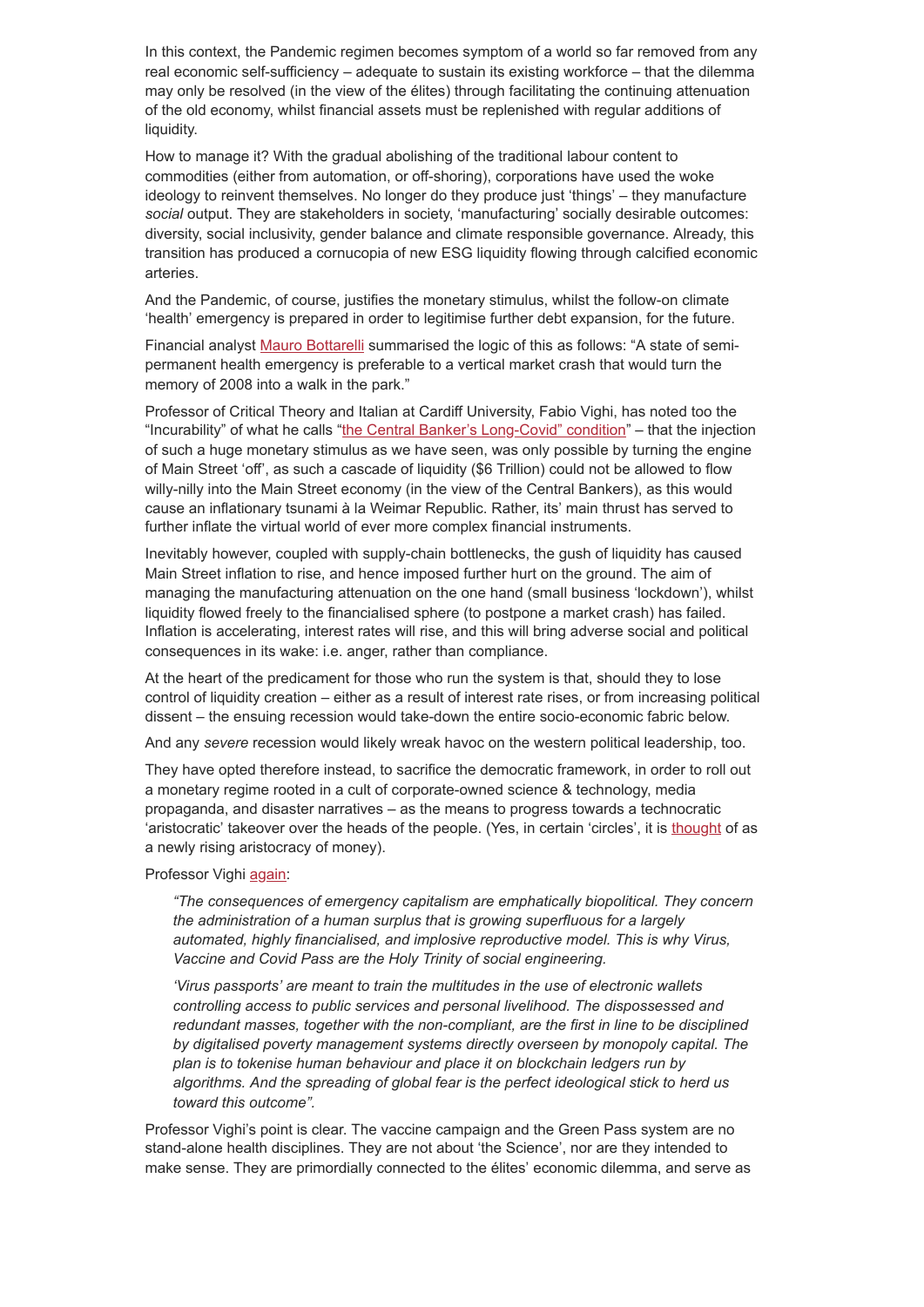a political tool too, by which a new monetary dispensation can displace democracy. President Macron spoke the unstated out loud, when he said: "As for the non-vaccinated, I really want to piss them off. And we will continue to do this, to the end. This is the strategy".

Italian PM Draghi similarly has escalated attacks on the unvaxxed, making vaccines mandatory for all the over 50s, and imposing significant restrictions on anyone over 12. Again, though 'following the science' is the mantra, these measures make no sense: the Omicron [variant predominantly](https://www.theepochtimes.com/omicron-spreads-faster-than-delta-within-vaccinated-individuals-danish-study_4192825.html) infects the double vaxxed, not the unvaxxed. This is never admitted. Both leaders are desperate: They need to 'liquify' their economies – and soon.

Indeed, Dr Malone, leading U.S. the father of the mRNA vaccines, wrote of those who point out such inconsistencies and illogicalities – just two months before his Twitter account was suspended – in a [rather prophetic Twitter post](https://twitter.com/MaajidNawaz/status/1476532434602795008/photo/1):

*"I am going to speak bluntly," he wrote.*

*"Physicians who speak out are being actively hunted via medical boards and the press. They are trying to delegitimize us and pick us off, one by one."*

*He finished by warning that this is "not a conspiracy theory" but "a fact." He urged us all to "wake up."*

As the *Telegraph* has noted, British Scientists on a committee that encouraged the use of fear to control people's behaviour during the Covid pandemic [have admitted](https://www.telegraph.co.uk/news/2021/05/14/scientists-admit-totalitarian-use-fear-control-behaviour-covid/) its work was "unethical" and "totalitarian". The scientists warned in March 2021 that ministers in the UK needed to increase "the perceived level of personal threat" from Covid-19, because "a substantial number of people still do not feel sufficiently personally threatened". Gavin Morgan, a psychologist on the team, said: "Clearly, using fear as a means of control is not ethical. Using fear smacks of totalitarianism".

Another SPI-B member said: "You could call [it] psychology 'mind control'. That's what we do … clearly we try and go about it in a positive way, but it has been used nefariously in the past". Another colleague cautioned that "people use the pandemic to grab power, and drive through things that wouldn't happen otherwise … We have to be very careful about the authoritarianism that is creeping in".

The problem goes deeper than a little 'nudge psychology' however. In 2019, the BBC established the *Trusted News Initiative (TNI)*, a partnership that now includes many mainstream media. TNI was ostensibly designed to counter foreign narrative influence during election times, but it has expanded to synchronise all elements of messaging, and to eliminate deviation across the broad realm of media and tech platforms.

These synchronised 'talking-points' are more powerful (and insidious) than any ideology, as it functions not as a belief system or ethos, but rather, as objective 'science'. You cannot argue with, or oppose, Science (with a capital 'S'). Science has no political opponents. Those who challenge it are labelled "conspiracy theorists," "anti-vaxxers," "Covid deniers," "extremists," etc. And, thus the pathologized New Normal narrative also [pathologizes](https://www.zerohedge.com/geopolitical/cj-hopkins-pathologized-totalitarianism-101) its political opponents: stripping them of all political legitimacy. The aim obviously, is their forced compliance. Macron made that plain.

Separating the population on the basis of vaccination status is an epoch-making event. If resistance is quashed, a compulsory digital ID can be introduced to record the 'correctness' of our behaviour and regulate access to society. Covid was the ideal Trojan horse for this breakthrough. A global system of digital identification based on blockchain technology has long been planned by the **[ID2020 Alliance](https://id2020.org/)**, backed by such giants as Accenture, Microsoft, the Rockefeller Foundation, MasterCard, IBM, Facebook, and Bill Gates' ubiquitous GAVI. From here, the transition to monetary control is likely to be relatively smooth. CBDCs would allow central bankers not only to track every transaction, but especially to turn off access to liquidity, for any reason deemed legitimate.

The Achilles' heel to all this however, is the evidence of genuine popular resistance to the suppression by the tech platforms of all dissenting opinion (however well-qualified its source); by the refusal to allow people informed choice about their medical treatment; and by arbitrary restrictions that may involve loss of livelihood being imposed by decree, and underpinned by emergency laws, restricting popular protest.